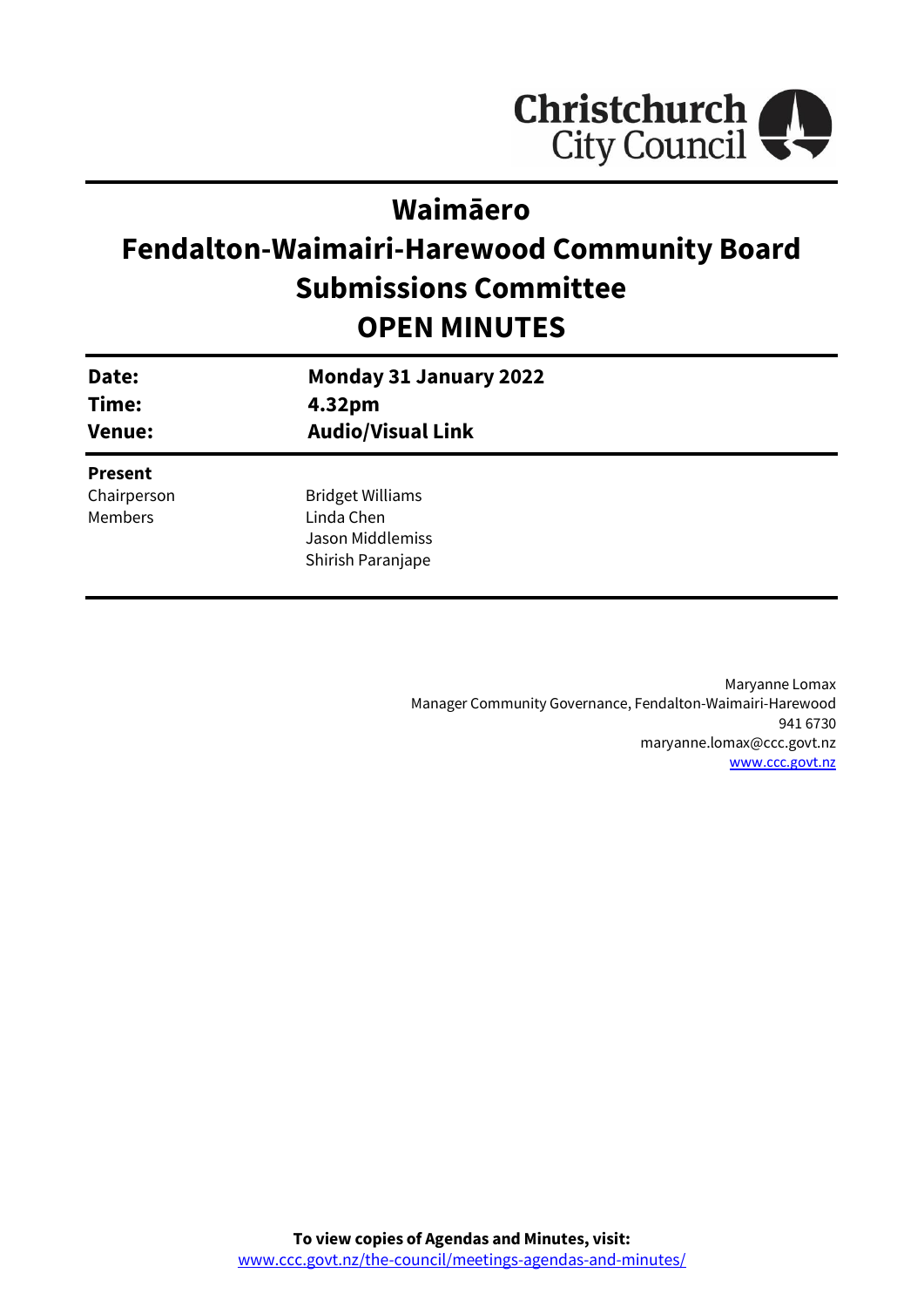

#### **Part A Matters Requiring a Council Decision**

**Part B Reports for Information**

#### **Part C Decisions Under Delegation**

**Post meeting Note:** This meeting was held via audio/visual link on the Zoom platform due to New Zealand being at the red setting of the Covid-19 Protection Framework (the Traffic Alert system) on the date the meeting was scheduled. These minutes provide a written summary of the meeting proceedings.

#### **1. Apologies Ngā Whakapāha**

The Chairperson advised the meeting that she had received apologies from David Cartwright and Mike Wall. Linda Chen moved, seconded by Jason Middlemiss, that the apologies be accepted. The motion was put to the meeting and carried unanimously.

#### **Committee Resolved FBSC/2022/00001**

That the apology received from David Cartwright and Mike Wall for absence be accepted.

Linda Chen/Jason Middlemiss **Carried**

#### **2. Declarations of Interest Ngā Whakapuaki Aronga**

The Chairperson asked members to advise if there were any declarations of interest relating to the matters on the agenda. There were no declarations of interest recorded.

### **3. Water Supply, Wastewater and Stormwater Bylaw Review Committee Comment**

Staff from the Community Governance Team advised that they had collated initial feedback about the Bylaw Review received from the Submissions Committee members and used this as the basis for a draft submission.

The Submissions Committee proceeded to review the draft submission and made the following comments:

- The Committee endorsed the submission points regarding backflow prevention and equipment that may cause pressure surges.
- The Committee agreed to remove a comment about community involvement in the placement of additional water storage tanks. This followed advice that the respective provision in the new Bylaw only refers to private water storage tanks for new-builds on Banks Peninsula, not public assets on Council land.
- The Committee endorsed the submission points regarding aerial application activities.
- The Committee endorsed the submission points regarding water wastage.
- The Committee endorsed the submission points regarding ensuring trees are not planted in places where they are likely to damage underground infrastructure.
- The Committee discussed the submission point regarding empowering residents to better understand their obligations to prevent contaminants entering the network. The draft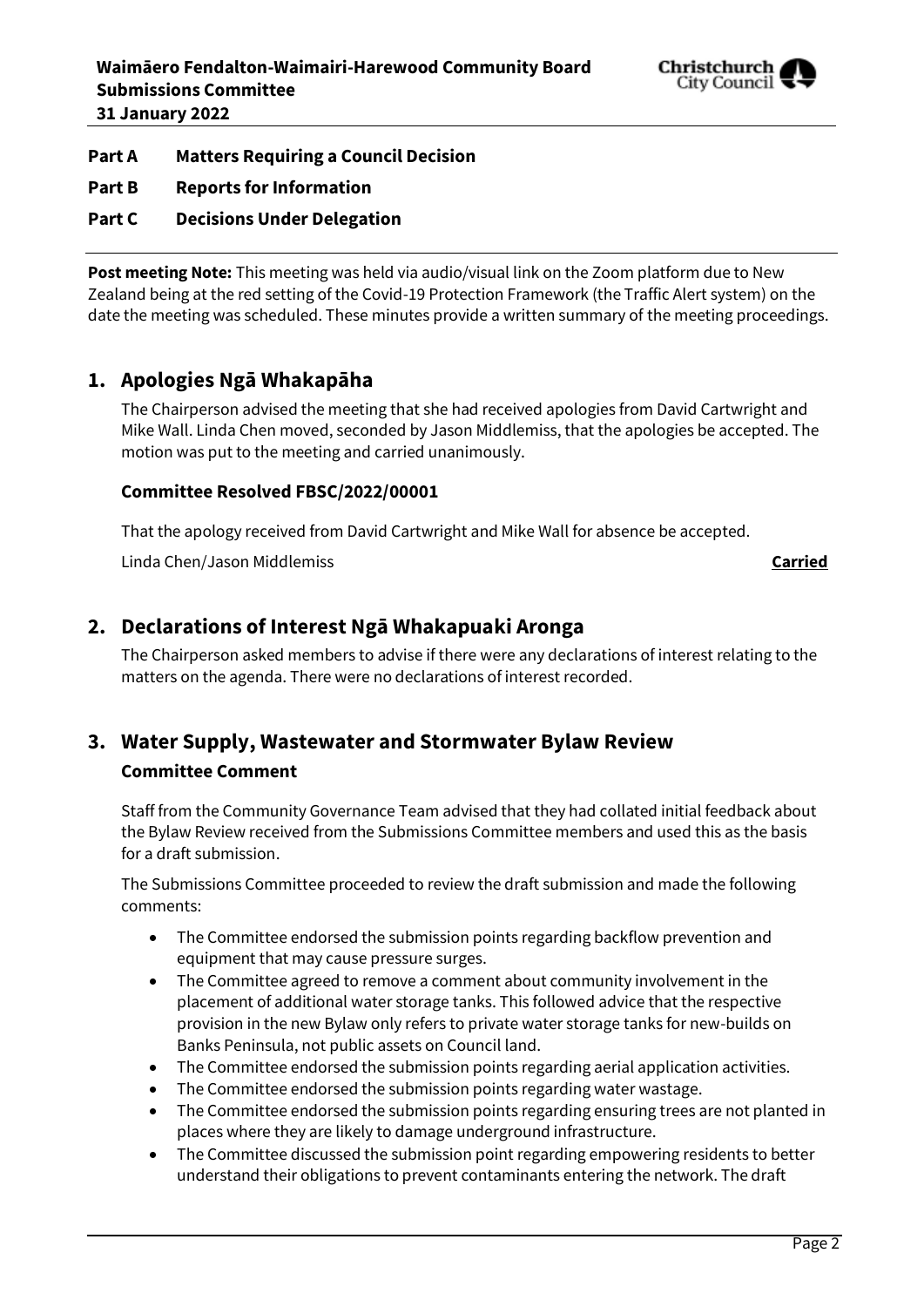

submission originally referred only to the stormwater system. The Committee amended this to refer to both stormwater and wastewater networks.

The Committee discussed whether to seek speaking rights at the Hearing. Governance Staff recommended that the Committee requests speaking rights initially, as this will give the Board the opportunity to speak if it wishes to do so particularly if strong feedback is received from the Community that the Board may wish to support. The Board will have the opportunity to change its mind before the hearing and decide it no longer wishes to speak. The Committee accepted this advice and agreed to request speaking rights at the Hearing.

Governance Staff then recommended that the Committee approves the submission, and authorises the Chairperson to approve any final changes that may be necessary before the submission is submitted. This was moved by Bridget Williams and seconded by Shirish Paranjape. On being put to the meeting the motion was carried unanimously.

#### **Staff Recommendations**

That the Waimāero Fendalton-Waimairi-Harewood Community Board Submissions Committee:

 $1.$ Considers making a submission to the Council on behalf of the Board on the Water Supply, Wastewater and Stormwater Bylaw Review.

#### **Committee Resolved FBSC/2022/00002**

That the Waimāero Fendalton-Waimairi-Harewood Community Board Submissions Committee:

1. Approve the following submission to the Council on behalf of the Waimāero Fendalton-Waimairi-Harewood Community Board regarding the Water Supply, Wastewater and Stormwater Bylaw Review:

| Question                                                           | <b>Feedback</b>                                                                                                                                                                                                                                                                                                                                                                                                                               |
|--------------------------------------------------------------------|-----------------------------------------------------------------------------------------------------------------------------------------------------------------------------------------------------------------------------------------------------------------------------------------------------------------------------------------------------------------------------------------------------------------------------------------------|
| Do you have any comments on<br>the proposed replacement<br>bylaws? | The Board supports the separating of the existing bylaw into<br>two new bylaws. This should streamline processes as the<br>current bylaw is managing all three waters under one.                                                                                                                                                                                                                                                              |
|                                                                    | The Board understands that backflow prevention is important<br>to support the Council's aim of achieving an exemption from<br>mandatory chlorination, and supports the new measures in<br>the bylaw.                                                                                                                                                                                                                                          |
|                                                                    | The Board would appreciate additional information regarding<br>issue two, the prohibition of equipment that may cause<br>pressure surges, and whether historical problems with have<br>been due to a lack of appropriate technology.                                                                                                                                                                                                          |
|                                                                    | The Board seeks further clarification about issue three,<br>regarding requirements to notify the Council before<br>undertaking certain spraying operations. In practice, could<br>this result in every farmer needing to contact the Council<br>before spraying their crop? The Board recommends clarifying<br>the definition of 'aerial application activities' to make this<br>section easier to interpret. The Board also notes that drone |